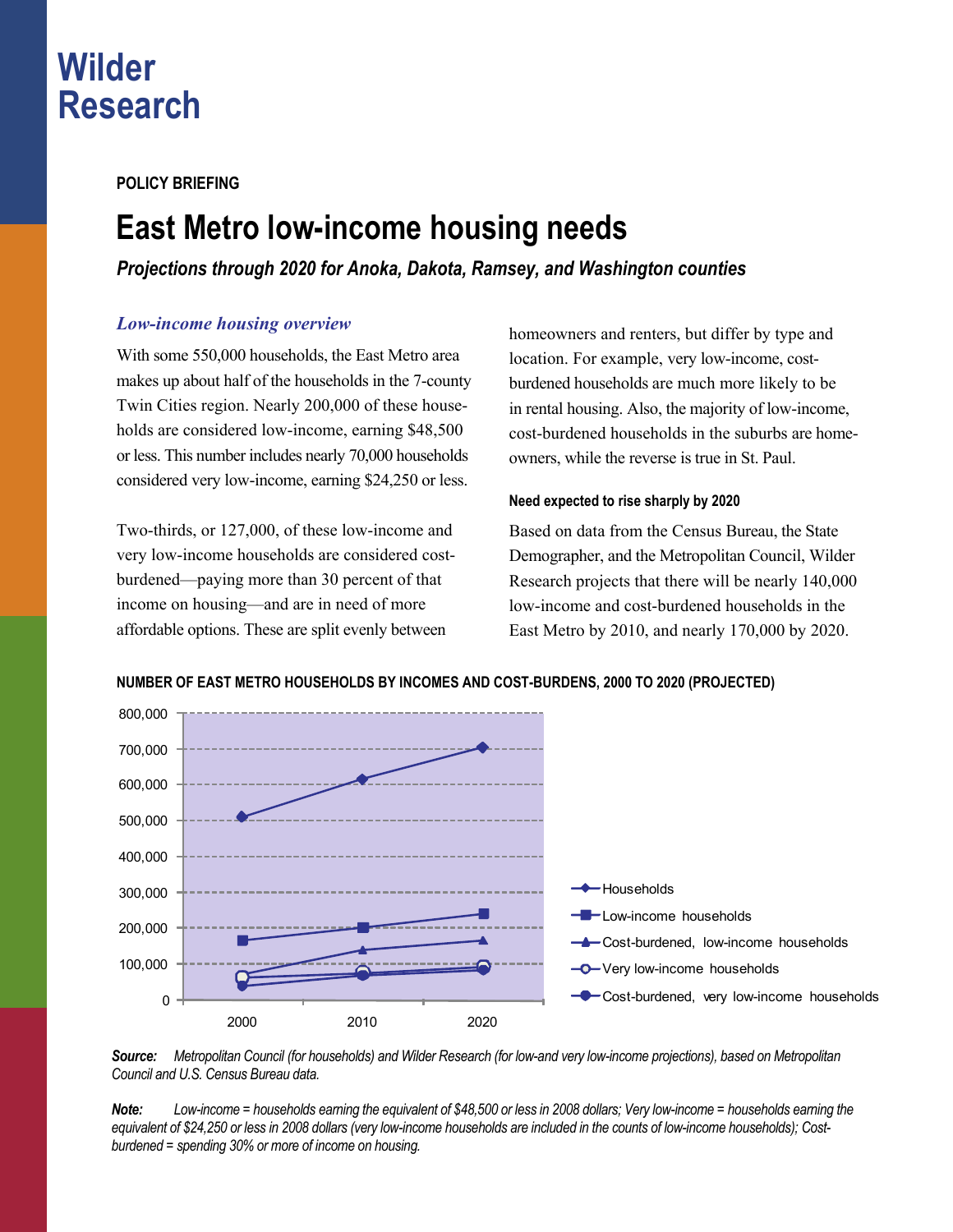## **Definitions:**

MFI — Median family income

Low-income — annual household income at or below 60% of the East Metro area's MFI

Very low-income — annual household income at or below 30% of the East Metro area's MFI

Cost-burdened — households that spend more than 30% of their income on housing

These include significant numbers of cost-burdened, very low-income households. We project nearly 70,000 by 2010 and over 84,000 by 2020.

Trends of particular significance for our projections include the growing suburban population, the increasing number of "single" households, and the aging of the population. Each of these is addressed in this briefing.

## *Low-income housing need much greater than previously projected*

Though the definitions vary somewhat from study to study, our current study projects a far higher growth in "new need" during the current decade than did the *Next Decade of Housing in Minnesota* report, conducted by BBC Research & Consulting that was jointly commissioned by Minnesota Housing, the Family Housing Fund, and the Greater Minnesota Housing Fund in 2003. Our projections also show a somewhat larger increase than those of the Metropolitan Council.

We project an increase of over 68,000 cost-burdened, low-income East Metro households by 2010, while *Next Decade's* comparable projection of "new needs" is just 16,000. And, while we project an increase of 27,000 cost-burdened, low-income East Metro households between 2010 and 2020, the Metropolitan's comparable projection of new units needed, is just 22,000.

These differences are due largely to our reliance on mid-decade data not available to the earlier studies. These data show a rapid growth in cost-burdening among low-income households. In fact, according to data from the Census Bureau's American Community Survey, cost-burdens have increased faster than the number of low-income households during the first half of the current decade.

## *Current needs*

## **Among renters**

The East Metro is currently home to 120,000 households that rent. In 2006 the overall median family income for renters in the East Metro was about \$30,000, which equates to a maximum affordable rent of no more than \$750 per month.

Seventy percent, or about 90,000 households, of renters in the East Metro are low-income. Close to 50,000 meet the definition of very low-income. About half of all renters face cost-burdens.

In raw numbers, the current unmet need for more affordable housing among renters equates to the 60,000 low-income renter households that are spending 30 percent or more of their income on housing, including about 41,000 cost-burdened, very low-income renter households**.**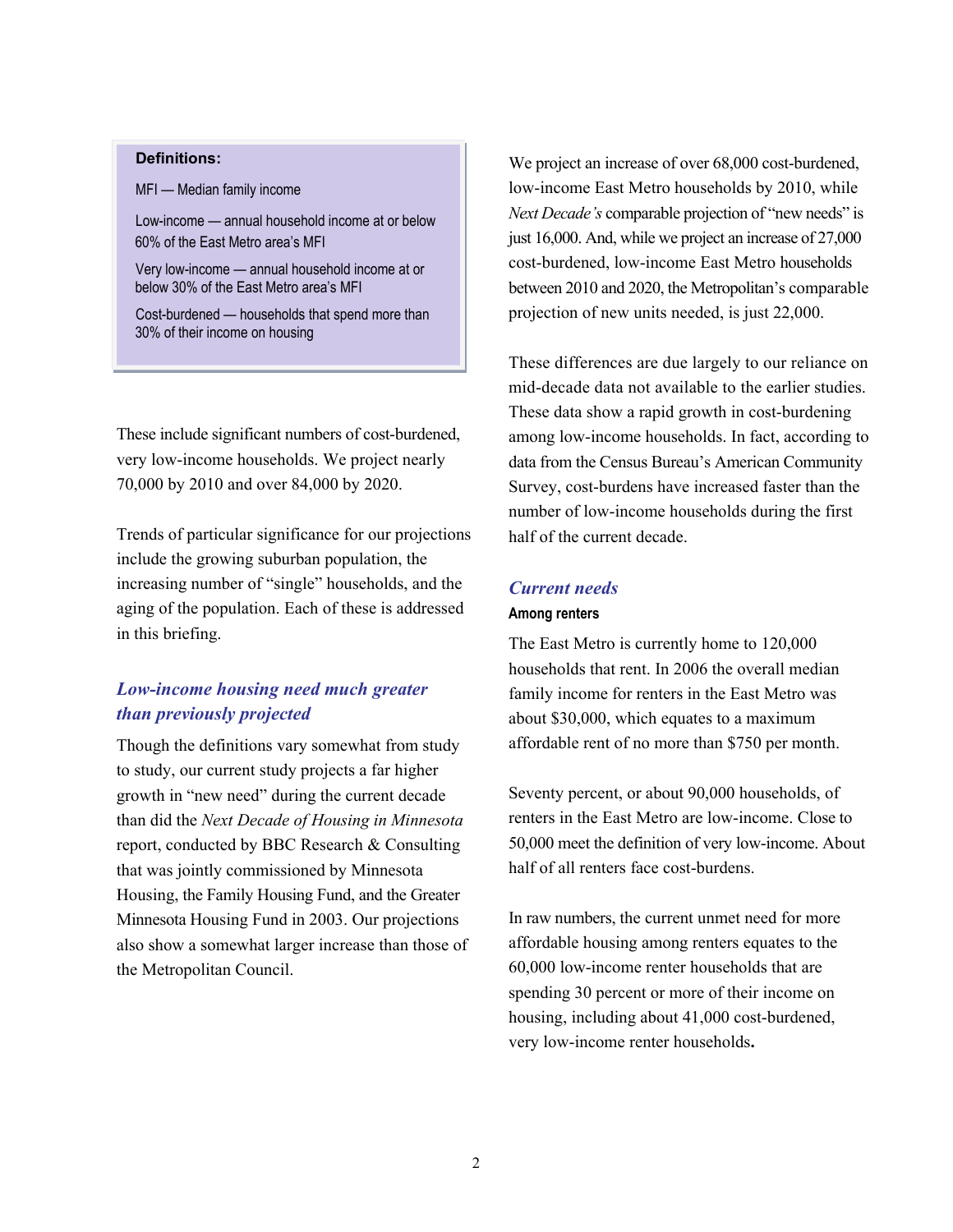#### **Among homeowners**

More than three-quarters of all households in the East Metro well over 400,000—own their home. The median household income for homeowners in the East Metro area was \$75,000 in 2006, which equates to a maximum affordable home price of about \$238,000.

Overall, about 31 percent of the East Metro's homeowners were cost-burdened in 2006. The rate was twice as high—62 percent among the 108,000 low-income owners. Fewer than 10 percent of owners in the area meet the definition of very low-income, but fully three-quarters of those 35,000 households are costburdened. Numerically, about 67,000 low-income homeowners are spending 30 percent or more of their income on housing, including about 27,000 costburdened, very low-income households.

#### **Homelessness**

Although we do not make specific projections about homelessness, a sizable number of people experience this most extreme form of housing need each year. For the past few years,



There are about 2,000 emergency shelter and transitional housing beds in the East Metro, about

equal to the number of sheltered and unsheltered homeless people. In addition, the East Metro has about 1,450 "permanent supportive housing" beds designated for formerly homeless families and individuals.



# **COUNTY, 2006**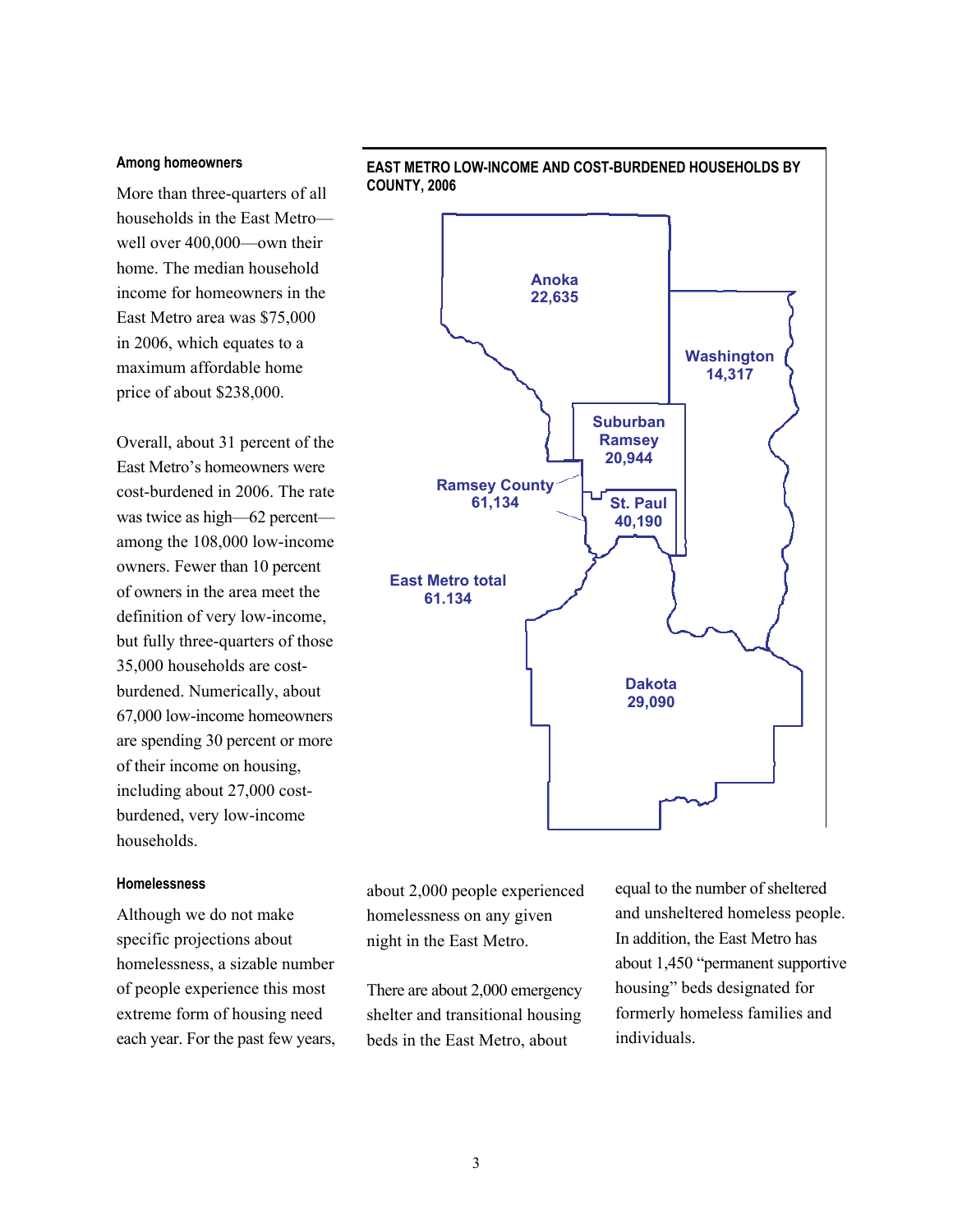#### **EAST METRO LOW-INCOME AND COST-BURDENED HOUSEHOLD PROJECTIONS BY COUNTY**







**2020 166,915 households** 



■ Suburban Ramsey

## *Current needs and projections by county*

Ramsey County is the most populous of the four counties and about one in five East Metro households live in the city of St. Paul, home to the region's highest poverty rates, highest concentration of low-income households, and the most subsidized housing—both in raw numbers and as a proportion of all housing—of any of the jurisdictions.

On the other end of the spectrum, Washington County currently has the lowest proportion of low-income households and highest median income. It also has the lowest proportion of households that are both cost-burdened and low-income, accounting for just 11 percent of the East Metro area's current low-income housing need, and only 9 percent of the area's very low-income need (compared with 15 percent of area households).

It is notable, however, the proportion of low-income households that are cost-burdened exceeds 60 percent in all counties within the East Metro.

#### **Largest growth projected outside of Ramsey county**

The geographic patterns of growth are worth noting. In the coming decade we expect most household growth to take place in the suburban areas of the East Metro area, due to the near complete development of land in St. Paul. We also project that by 2020 a higher percentage of low-income housing needs will exist in the suburbs.

By 2020, we expect about one-quarter of low-income housing needs will exist in St. Paul, another quarter will be in Dakota County, 20 percent will be in Anoka County, with the remainder split about evenly between Washington and suburban Ramsey counties.

In Anoka, Dakota, and Washington Counties, the numbers of costburdened, very low-income households are projected to rise by around 250 percent between 2000 and 2020.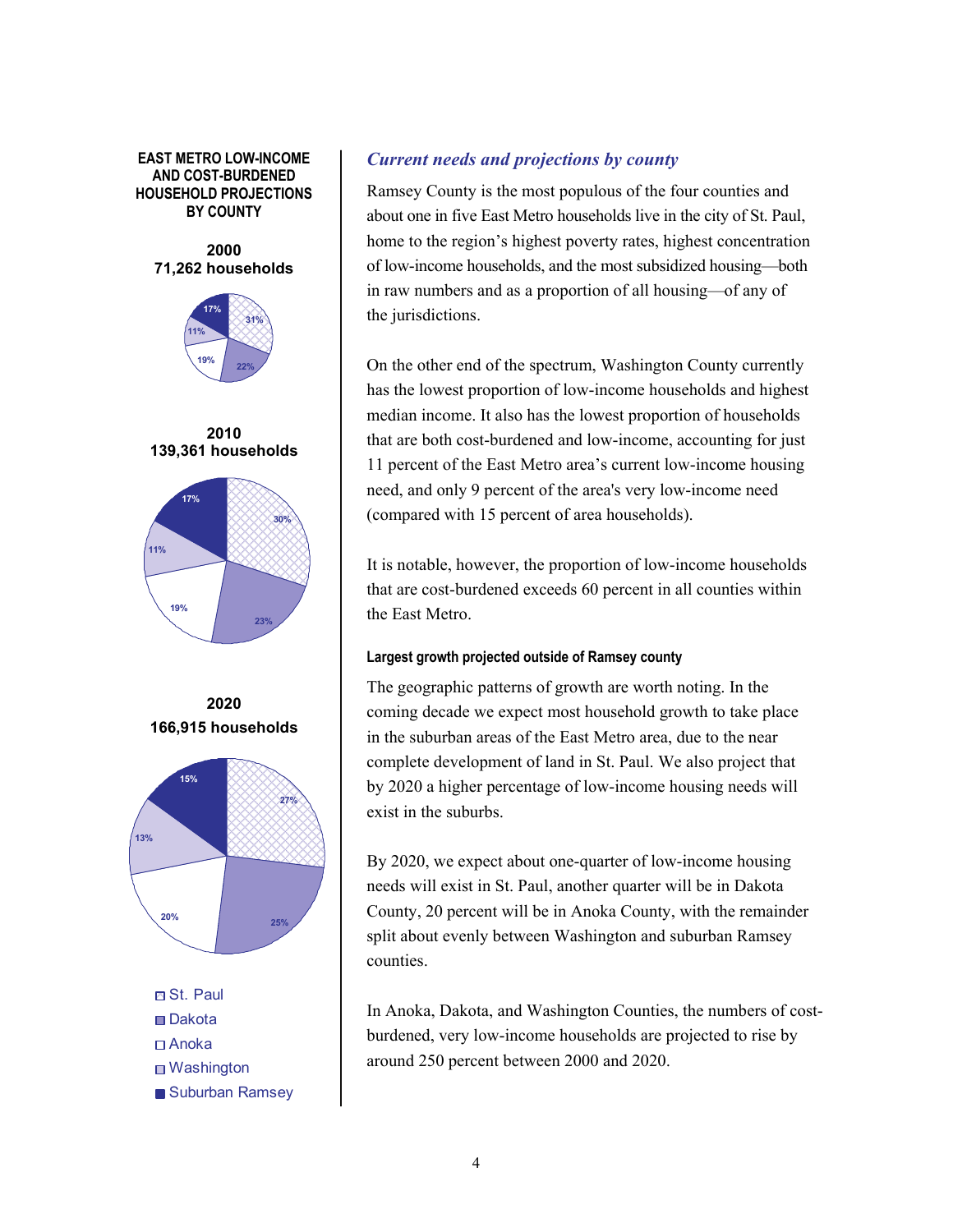

## **PROJECTED EAST METRO HOUSING COST-BURDENS BY HOUSEHOLD SIZE AND INCOME LEVEL, 2020**

*Note: Low-income = households earning the equivalent of \$48,500 or less in 2008 dollars; Very low-income = households earning the equivalent of \$24,250 or less in 2008 dollars (very low-income households are included in the counts of low-income households); Cost-burdened = spending 30% or more of income on housing.* 

## *Projected needs by household size and senior status*

To help address questions concerning the type and size of units (or subsidies) that are needed, we estimated the need for low-income housing by household size and also specifically projected needs among households headed by someone age 65 or older.

In terms of the size of the low-income households in need of more affordable housing, we are projecting that in both 2010 and 2020 about half of the low-income housing needs will exist among single person households, another quarter will be among two-person households, an eighth in threeperson households, and the remainder split evenly between households with four persons and those with five or more persons. Note, however, that our "by household size" projections lean toward

smaller households due to our definition of "lowincome," which is not indexed for household size.

The aging of the baby boom generation means that the demographic profile of the East Metro will change rapidly in coming years. The number of senior households is on track to increase by 20 percent in this decade, and by over 40 percent in the next decade to nearly 135,000 households by 2020. We are projecting that by 2010 there will be over 25,000 very low-income senior households in need of more affordable housing, and that by 2020 that number will grow to more than 35,000. This increased need for senior housing is particularly apparent in Ramsey County, where our results suggest that nearly all of the household growth over the coming decade will occur among senior households.